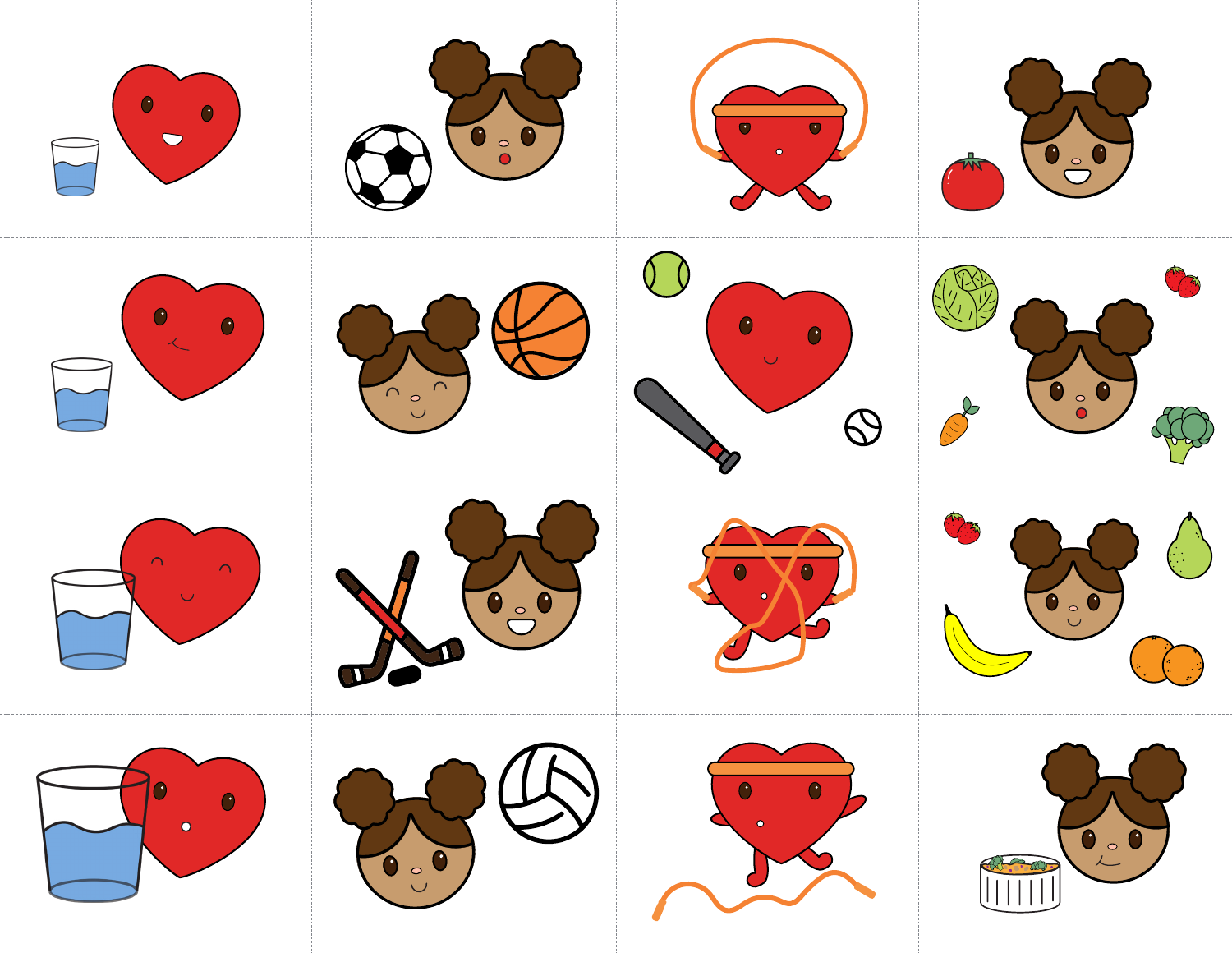| Did you know that it is recommended to eat at least five servings of<br>vegetables and fruits a day? Do you know the difference between a<br>vegetable or a fruit? Let's try:<br>Is a tomato a vegetable or a fruit?<br>A. Fruit<br>B. Vegetable<br>A fruit is the ripe fbwer of a plant."<br>Correct Answer: A - Tomatoes are a fruit.<br>Challenge #1: E - Eat Fruits and Vegetables<br>How healthy was your lunch?<br>Food is the fuel you need to move and be healthy. As per the Canadian Food<br>guide, every meal should have vegetables and/or fruits, protein and whole<br>grain foods. Based on the picture below:<br>What was in your lunch box today?<br>Take a piece of paper and make three columns:<br>1. Veggies/fruit, 2. Protein Foods and 3. Whole Grain foods. Now list the items<br>in your lunch box that fall under each of these categories.<br>If you did not fill all the columns today, try again tomorrow.<br>Remember that fruits or vegetables don't have to be fresh to be healthy-they<br>can also be canned or frozen. | How many minutes or hours per day should<br>children be energetically active to keep healthy?<br>А.<br>30 minutes<br>В.<br>45 minutes<br>C.<br>1hour<br>D.<br>2 hours<br>How long have you been active today?<br>active for at least an hour every single day.<br>Correct answer: C - Kids should be energetically<br>Challenge #1: A - Active for 1 Hour or More<br>Let's play the "Find a new physical activity game"<br>Find an adult who has been on earth for more than 40 years,<br>like Jump! (ex: parent, grandparent, teacher etc.) Ask them<br>what some of their favourite physical activities were to do<br>when they were your age until they've listed one you haven't<br>tried! Ask them to teach you. | Did you know that more than half of all 5- to 17-year-olds are engaging<br>in more screen time than is recommended for their age group - which<br>is 2 hours or less?<br>What counts as screen time? Check all the boxes below that you think<br>count as screen time (you can also select all):<br>A. TV<br>В.<br>Computer<br>C.<br>Smartphone<br>D.<br>Tablet<br>Е.<br>Game consoles<br>devices count as screen time.<br>Correct answer: All of the above. All of these<br>Challenge #1: $S$ - Screens for 2 Hours or Less<br>There are many fun ways to get your body moving and leave screens<br>aside. Pick one of the below suggested activities - or think of a new<br>one - to play at recess today. After you have played, mark the chal-<br>lenge as completed.<br>o Have a 3-legged race<br>o Play TAG for 5 minutes without stopping<br>o Run, walk or wheel a complete lap of the school yard<br>o Teach someone how to jump rope<br>You can modify each activity YOUR way. For example, complete a wheelchair<br>race, or tie one end of the rope to a bench so you can swing the other end of<br>the rope with your other arm, or move to the music and freeze when the music<br>stops. There are many possibilities!<br>Which other activities can you come up with? | Did you know that half of your body is made of water?<br>That is why water is important and you have to make sure to get<br>enough of it. Can you guess what our bodies need water for?<br>Check all the boxes below (You can also select all)<br>Our body needs water to:<br>A. Cool off by sweating<br>B. Carry nutrients (like vitamins and minerals)<br>to different parts of our body<br>Carry waste (like carbon dioxide) out of our body<br>C.<br>Digest food<br>D.<br>Е.<br>Allow our muscles to contract<br>innational os si<br>Correct answer: All of the above. Now you know why drinking enough water<br>Challenge #1: Y - Yes to Water, No to Sugary Drinks<br>Here is your challenge for the day: Try not to drink any<br>sugary drinks today, only water and unsweetened milk or plant based<br>beverages.*<br>*Except for children with diabetes experiencing a low blood sugar<br>Challenge accepted? At the end of the day, ask yourself if it was it easy to only<br>drink water? Could you do it again?<br>If you have completed the challenge and have picked "Y-yes to water, No to<br>sugary drinks" in your Healthy Habit Tracker, you can enter it as a streak in<br>your healthy habit tracker. Simply log into your participant center and count<br>your streak! |
|---------------------------------------------------------------------------------------------------------------------------------------------------------------------------------------------------------------------------------------------------------------------------------------------------------------------------------------------------------------------------------------------------------------------------------------------------------------------------------------------------------------------------------------------------------------------------------------------------------------------------------------------------------------------------------------------------------------------------------------------------------------------------------------------------------------------------------------------------------------------------------------------------------------------------------------------------------------------------------------------------------------------------------------------------------|-----------------------------------------------------------------------------------------------------------------------------------------------------------------------------------------------------------------------------------------------------------------------------------------------------------------------------------------------------------------------------------------------------------------------------------------------------------------------------------------------------------------------------------------------------------------------------------------------------------------------------------------------------------------------------------------------------------------------|--------------------------------------------------------------------------------------------------------------------------------------------------------------------------------------------------------------------------------------------------------------------------------------------------------------------------------------------------------------------------------------------------------------------------------------------------------------------------------------------------------------------------------------------------------------------------------------------------------------------------------------------------------------------------------------------------------------------------------------------------------------------------------------------------------------------------------------------------------------------------------------------------------------------------------------------------------------------------------------------------------------------------------------------------------------------------------------------------------------------------------------------------------------------------------------------------------------------------------------------------------------------------------------|---------------------------------------------------------------------------------------------------------------------------------------------------------------------------------------------------------------------------------------------------------------------------------------------------------------------------------------------------------------------------------------------------------------------------------------------------------------------------------------------------------------------------------------------------------------------------------------------------------------------------------------------------------------------------------------------------------------------------------------------------------------------------------------------------------------------------------------------------------------------------------------------------------------------------------------------------------------------------------------------------------------------------------------------------------------------------------------------------------------------------------------------------------------------------------------------------------------------------------------------------------------------------------------------|
| Let's play the "I am going on a picnic game" and pack a fruit or vegeta-<br>ble that begins with each letter in the alphabet.<br>You or a friend/classmate starts with, "I am going on a picnic and I am bring-<br>ing an apple". The next person repeats the line and adds a fruit/vegetable<br>from the next letter in the alphabet. Continue playing from A-Z.<br>Not challenging enough? Try this version:<br>You or a friend/classmate starts with, "I am going on a picnic and I am<br>bringing an apple". Whatever letter the fruit/vegetable ends in, is the letter<br>the next fruit/vegetable needs to start with. In this case, apple ends with an<br>"e"- meaning the next player has to come up with a fruit/vegetable that starts<br>with the letter "e".                                                                                                                                                                                                                                                                                 | Did you know that kids who are active for a minimum of one hour daily<br>are more likely to become healthy, active adults?<br>In order to keep you active, here is a fun game for you:<br>How many consecutive skips of a jump rope can you do in 40 seconds?<br>Done? Now try to beat your best number or challenge<br>your parent/ friend/ classmate.<br>Of course we invite you to modify this challenge YOUR way.<br>Want to add more fun: For more skipping alternatives, check out the skipping<br>Skill Guide in Additional Resources.                                                                                                                                                                         | Power's out Challenge<br>Imagine the power is out all weekend and there are no screens.<br>What activities could you do if the light goes out?<br>Make a list of at least three activities and share those with your<br>family or classmates!                                                                                                                                                                                                                                                                                                                                                                                                                                                                                                                                                                                                                                                                                                                                                                                                                                                                                                                                                                                                                                        | "Spot the less sugary beverages" challenge<br>1. Take a piece of paper and draw a glass of water in the<br>middle. Now think about all the beverages you could<br>fill the glass with (Milk, Juice, Soda, Cola).<br>2. Next, circle the beverages from your list that you<br>think are low in sugar.<br>Research one or two of your circled beverages with your teacher or<br>3.<br>parent. Are they really as healthy as you thought?<br>Tip: Be cautious with artificially sweetened beverages, since they contain no<br>nutrients (and therefore no nutritional beneft), in addition to stimulating a taste<br>for sweet foods and having a high level of acidity.                                                                                                                                                                                                                                                                                                                                                                                                                                                                                                                                                                                                                       |
| Welcome to the healthy and yummy breakfast challenge!<br>To make your breakfast more healthy, top off your breakfast cereal with sliced                                                                                                                                                                                                                                                                                                                                                                                                                                                                                                                                                                                                                                                                                                                                                                                                                                                                                                                 | <b>Play Snakey!</b><br>What you need: one or more friends, a parent or classmates.                                                                                                                                                                                                                                                                                                                                                                                                                                                                                                                                                                                                                                    | For this challenge you need to know your favorite TV show and your<br>favourite song. Ready?                                                                                                                                                                                                                                                                                                                                                                                                                                                                                                                                                                                                                                                                                                                                                                                                                                                                                                                                                                                                                                                                                                                                                                                         | The exotic water experiment<br>Water is good for your body and can also be fun for your taste buds. You                                                                                                                                                                                                                                                                                                                                                                                                                                                                                                                                                                                                                                                                                                                                                                                                                                                                                                                                                                                                                                                                                                                                                                                     |